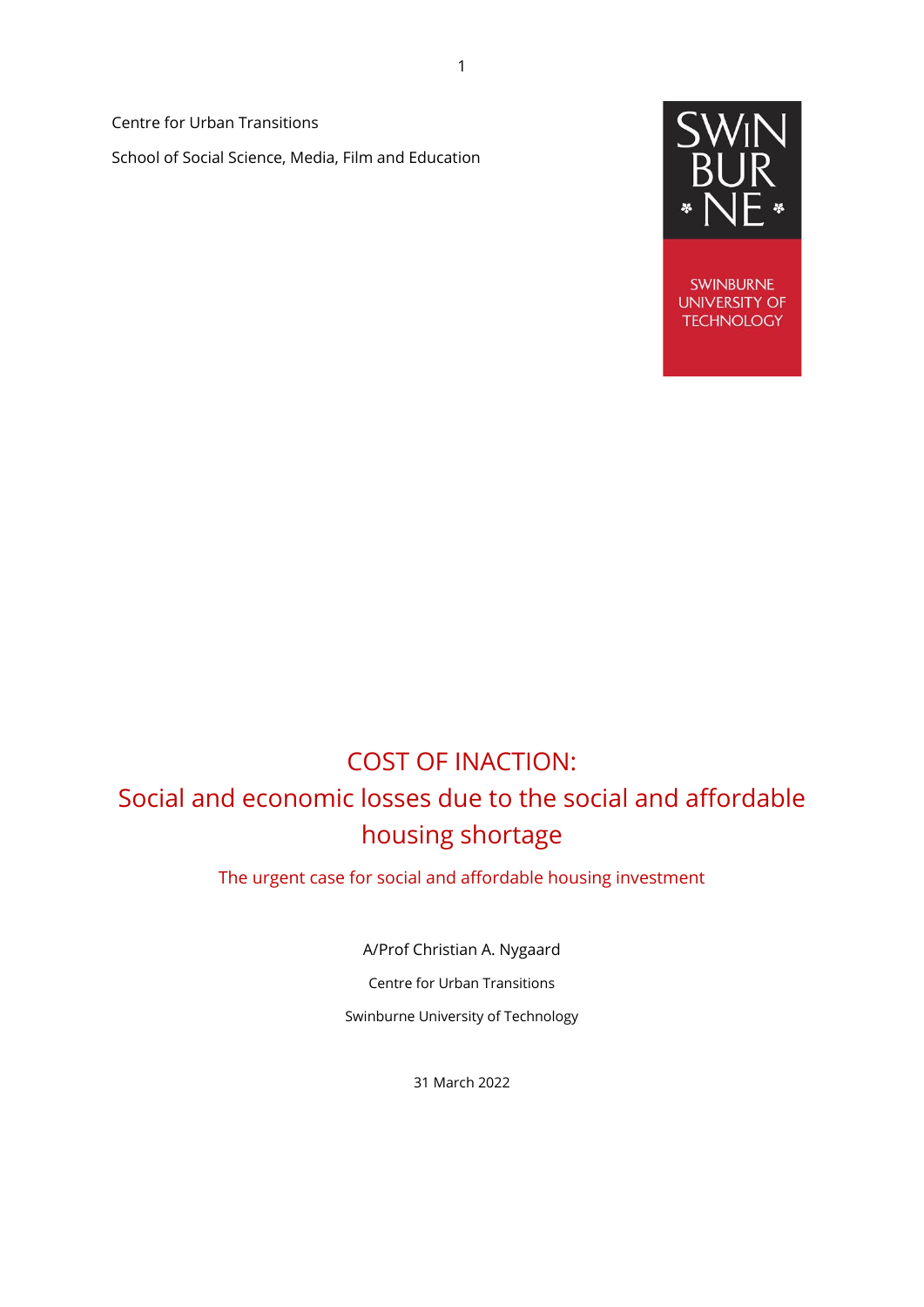### 1. Introduction

 $\overline{a}$ 

The Covid-19 pandemic starkly revealed how economic and social sustainability and wellbeing relies on affordable, adequate and secure housing. However, it also highlighted the inequities in housing outcomes and access that have built up in Australia over a longer period. For instance, work by Troy et al (2019) estimates a current shortfall of some 437,500 social and affordable rental dwellings for low-income households (here defined as Q1 households). This shortage is projected to increase to some 728,600 by 2036.<sup>1</sup> In a series of AHURI projects Hulse et al (2019) track the evolving lack of access to affordable private rental for low and moderate income households. This work also shows that access to affordable private rental continues to deteriorate and, in places such as Sydney, is beginning to affect middle-income households. These works show that the affordable housing shortage is endemic across Australia, in capital cities as well as many regional centres.

A series of Australian studies have detailed the role that social and affordable housing can play in enhancing societal wellbeing and productivity (reviews of this literature is provided in Nygaard 2019a, Maclennan et al 2019, Davison et al 2020). This literature finds that a lack of affordable, adequate and secure housing generates *avoidable* public sector costs and *reduces* individual and household physical and mental wellbeing, and opportunities across a number of societal areas.

In work commissioned by the Community Housing Industry Association, Nygaard and Kollmann (2020), Nygaard and Kollmann (2021), and Nygaard (2021) used the available Australian evidence on monetary costs and benefits and the Australian Social Values Bank's Wellbeing Values to estimate the foregone wider social and economic benefits that the affordable housing shortage imposes in Australia on an annual basis – the social and economic cost of the affordable housing shortage.<sup>2</sup>

This document summarises the social and economic cost for Australia as a whole, and for each state and territory separately. Results are presented at Statistical Area 4 (SA4) level to enable additional geographic presentation and analysis of the social and economic costs of the affordable housing shortage. The magnitude and distribution of national, regional and Statistical Area 4s (SA4) estimates of these costs are based on the estimated shortage of social and affordable dwellings provided in Troy et al (2019) and Lawson et al (2018).

 $1$  Troy et al (2019) provide an update of the current and projected social and affordable housing needs estimates in Lawson et al (2018). Proportions of social and affordable housing in each state/territory used for estimation of forgone benefits estimates is based on manifest (social housing) and evident (affordable housing) needs reported in Lawson et al (2018).

 $2$  The researcher gratefully acknowledges use of the Australian Social Values Banks' invaluable Wellbeing Value data that enables monetisation and inclusion of people's experienced wellbeing resulting from better and more secure housing outcomes. This data was utilised under license to estimate a series of *wider benefits*, including Wellbeing Values. Wellbeing Values are monetary estimates of non-financial outcomes (ASVB 2017), they provide monetary equivalent values associated with educational attainment, housing security, stress, overcrowding and parental stress of non-financial outcomes.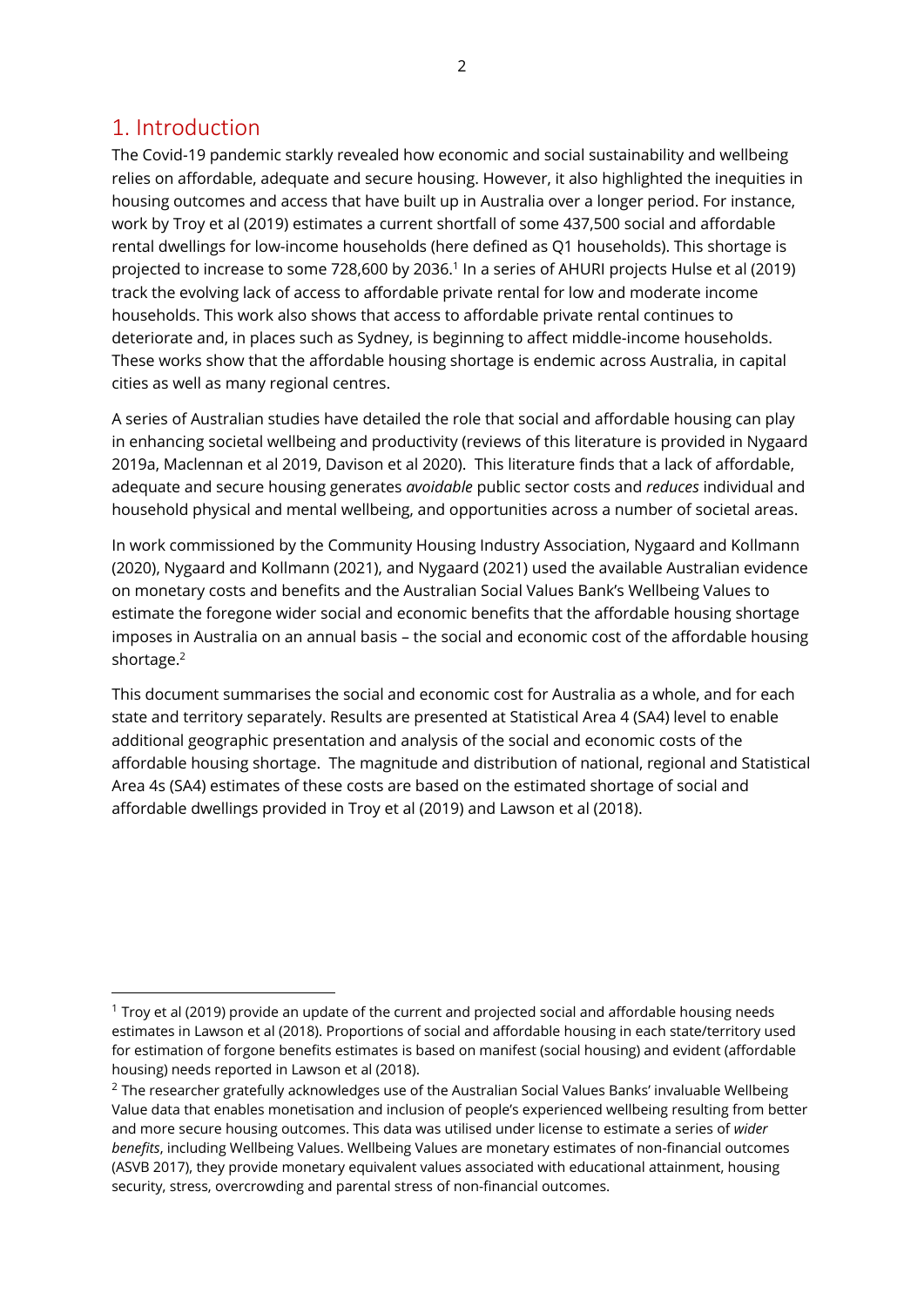# 2. The social and economic costs of the affordable housing shortage in Australia

Nygaard (2019a) provides an overview of monetary value of a series of wider social and economic benefits (*wider benefits)* generated by social and affordable housing; and provides an assessment of the incidence of these *wider benefits* accruing in new social and affordable housing construction. These include:

- Public sector cost savings (health cost associated with homelessness and stress/depression)
- Health and justice system costs associated with domestic violence,
- Private sector costs associated with stress/depression,
- Private educational attainment,
- Reduced disposable income, and
- Wellbeing Values.

-

The *wider benefits* associated with provision of social and affordable housing is a function of the monetary value (public and private) associated with specific outcomes; and estimates of the independent (housing only) effect of access to social and affordable rental housing for the average tenant of a specific profile (the incidence). Importantly, the *wider benefits* associated with social and affordable housing is a function of who is housed in these properties. Some benefits identified in the literature suggests a large *wider benefit*, but in practice the tenant profile will be mixed and many tenants are not associated with any *wider benefits* as a result of moving to a social or affordable property alone.<sup>3</sup>

*Notably, these cost estimates do not include productivity gains or shared infrastructure gains, such as might arise from well-located and connected affordable housing (Maclennan et al 2019) or utilising affordable housing stock for additional service delivery (Nygaard 2019a).*

Based on Nygaard and Kollmann (2020), Nygaard and Kollmann (2021) and Nygaard (2021) the current social and economic costs **(foregone** *wider benefits***)** from the affordable housing shortage is **almost \$677 million** (nominal, undiscounted) **per annum**. Based on the projected shortfall in social and affordable rental housing in **2036** this cost would increase to **approximately \$1,290 million** (nominal, undiscounted)**, per annum**.

Table 1 lists the 10 SA4s in Australia with the highest current social and economic costs due to the shortage of social and affordable housing. While many of these are metropolitan areas, it is evident that the social and economic costs arising due to the housing shortage is a national problem. Areas recently inundated by the floods, such as Richmond Tweed (NSW), were amongst the areas experiencing the highest social and economic cost already *before* the floods. Recent flooding will have exacerbated these estimates further. The social and economic cost is also high in the Northern Territory Outback (NT) where overcrowding, appropriate housing shortages and risk of homelessness are long recognised (Batterham et al 2021).

 $3$  In estimating the social and economic costs due to the affordable housing shortage the likelihood that a benefit materialises is thus a critical parameter (Nygaard 2019a). In Nygaard and Kollmann (2020) tenant characteristics are based on the tenant profile of the Social Housing Survey 2018, Housing Assistance in Australia 2020 (AIHW 2020), State of the Industry: Community Housing NSW (CHIA 2018), and, Hulse et al. (2019) characteristics of Q1 and Q2 households in PRS.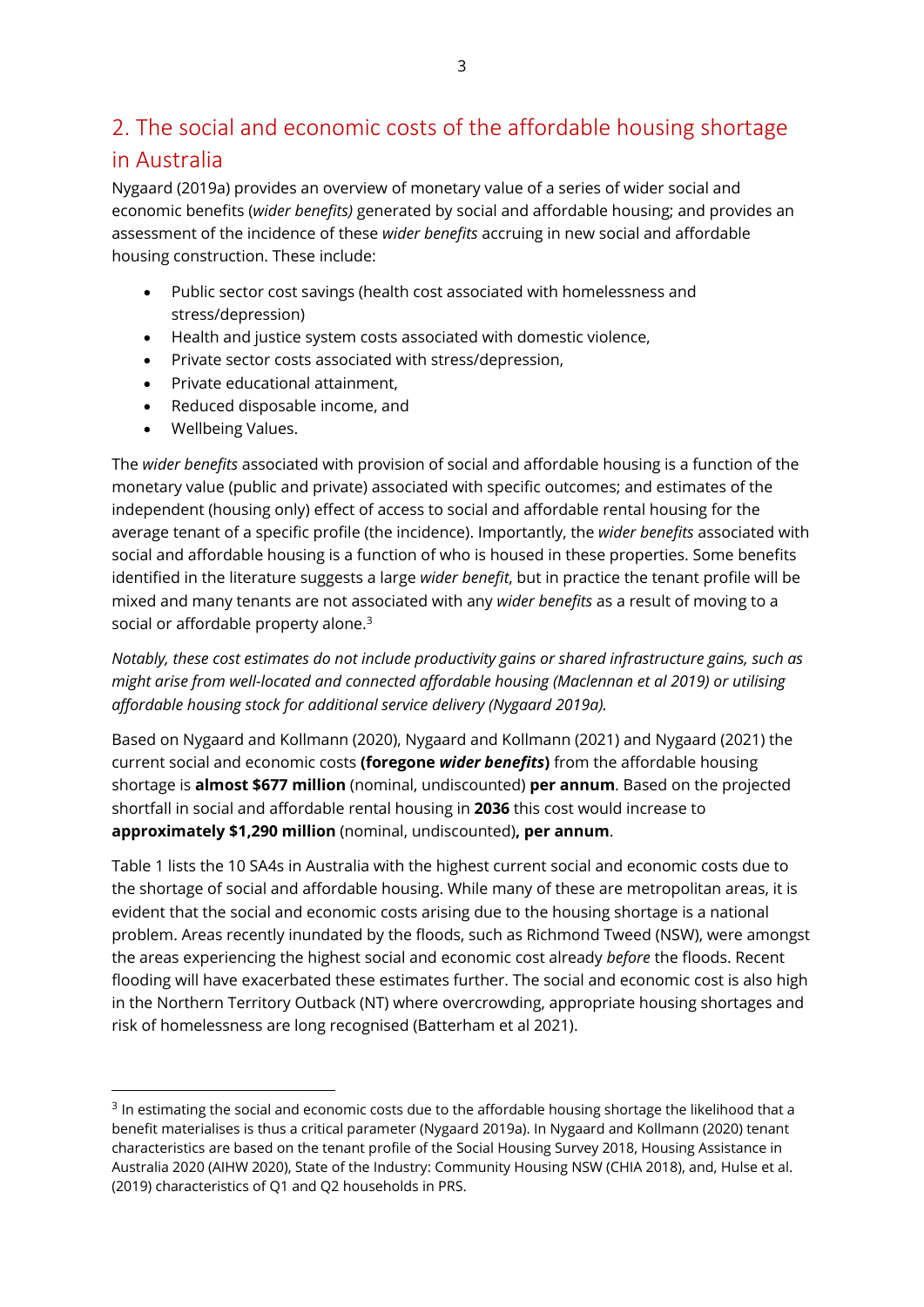|                   | Annual cost  | Annual cost  |
|-------------------|--------------|--------------|
| <b>GCCSA</b>      | (2020)       | (2036)       |
| Greater Sydney    | \$28,221,678 | \$52,454,780 |
| Rest of Qld       | \$27,858,703 | \$45,613,499 |
| Greater Melbourne | \$22,936,168 | \$51,180,997 |
| Greater Sydney    | \$21,809,502 | \$42,339,952 |
| Rest of NSW       | \$19,550,178 | \$24,320,608 |
| Greater Melbourne | \$18,116,958 | \$34,204,058 |
| Greater Sydney    | \$16,554,980 | \$34,912,178 |
| Rest of Old       | \$16,542,274 | \$27,264,600 |
| Greater Melbourne | \$15,292,891 | \$29,577,375 |
| Rest of NT        | \$15,228,426 | \$32,370,538 |
|                   |              |              |

*Table 1 Highest current social and economic cost in Australia by SA4 (top 10)*

*Source*: Author's *wider benefits* calculations based on Nygaard (2019a), Nygaard and Kollmann (2020), Nygaard and Kollmann (2021), Nygaard (2021); housing shortage data provided by Troy et al (2019).

If the current under-investment in social and affordable housing persists, the social and economic cost of this underinvestment is projected to exceed \$30 million per annum in most of the areas in Table 1.<sup>4</sup>

Map 1 therefore details the distribution of the *projected* social and economic cost due to the affordable housing shortage by 2036, at SA4 level, for all of Australia. The map highlights the spatial distribution of the problem, and also at the same time the spatial distribution of the opportunity that arises. Areas identified by the darkest red (highest cost category) are areas where the annual cost social and economic costs associated with the projected shortfall in social and affordable housing to 2036 exceeds \$30 million per annum (nominal, undiscounted). Apart from NT Outback and Perth North West the areas exceeding this threshold are all along the eastern seaboard.

 $\overline{a}$ 

<sup>4</sup> \$30 million per annum is the definition of a nationally significant social or economic problem applied by Infrastructure Australia (Infrastructure Australia 2021)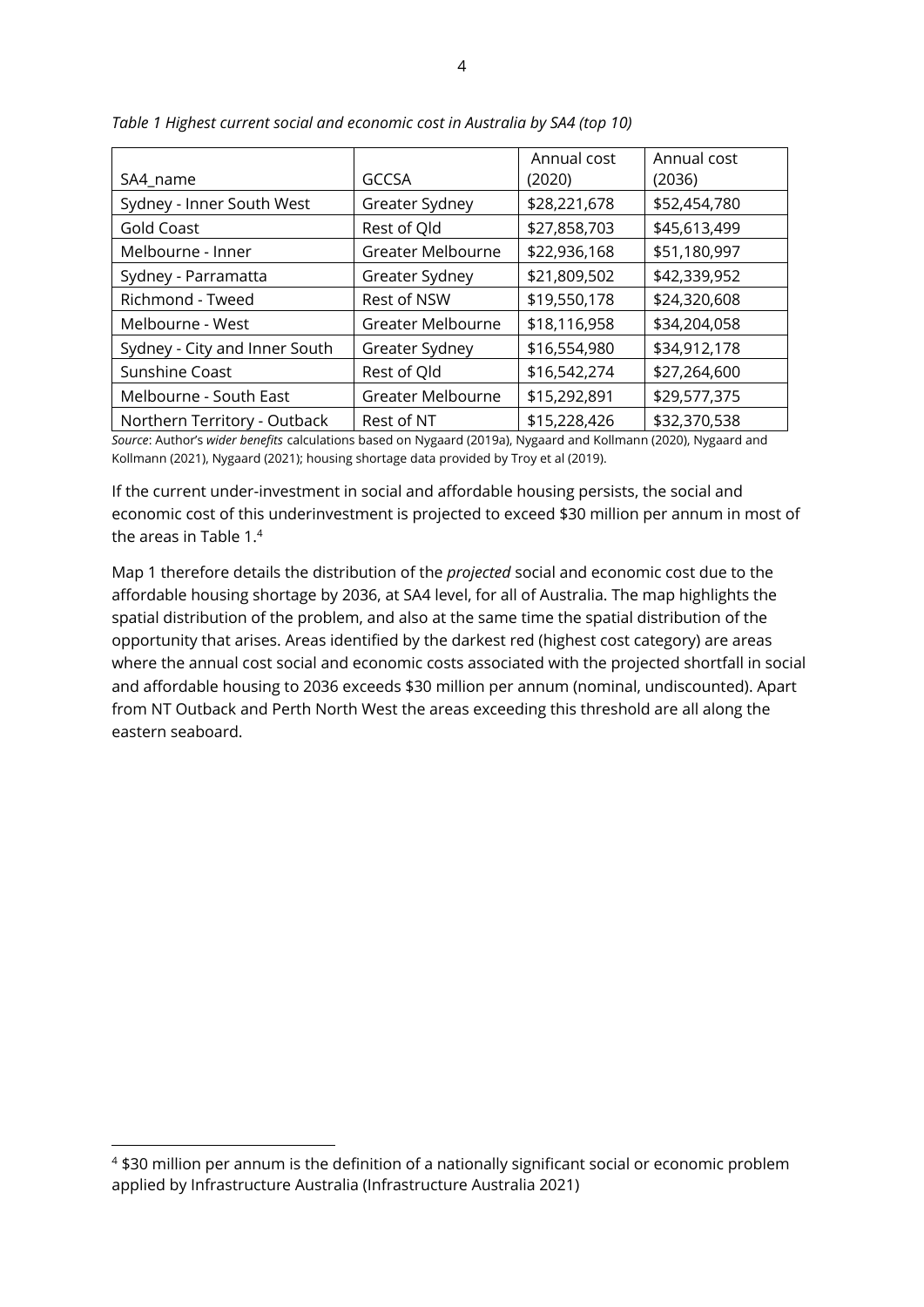

#### **Map 1 Predicted annual social and economic cost by SA4, to 2036, all Australia**

*Source*: Author's *wider benefits* calculations based on Nygaard (2019a), Nygaard and Kollmann (2020), Nygaard and Kollmann (2021), and Nygaard (2021); housing shortage data provided by Troy et al (2019). Named SA4s exceed annual wider benefit losses of \$30 million per annum or more by 2036.

# 3. State and territory summary of social and economic cost

3.1. NSW

The total current cost of the affordable housing shortage in NSW is \$256.4 million per annum, rising to \$445.3 million per annum by 2036 if the current under-investment in social and affordable housing persists.

Table 2 sets out the top 7 areas in NSW ranked by the wider social and economic costs that currently is created *annually* by the lack of social and affordable housing in NSW. The highest annual costs are typically in Sydney. For instance, Inner South West and Parramatta have current costs exceeding \$20 million per annum, rising to over \$40 million per annum by 2036 if the current under-investment in social and affordable housing persists.

However, the cost of a shortage of social and affordable housing is also evidenced in regional NSW. The flood stricken communities of the Richmond-Tweed area (including Lismore), were ranked third in terms of pre-flood social and economic costs. That cost is likely to increase substantially in the aftermath of the Feb/March floods.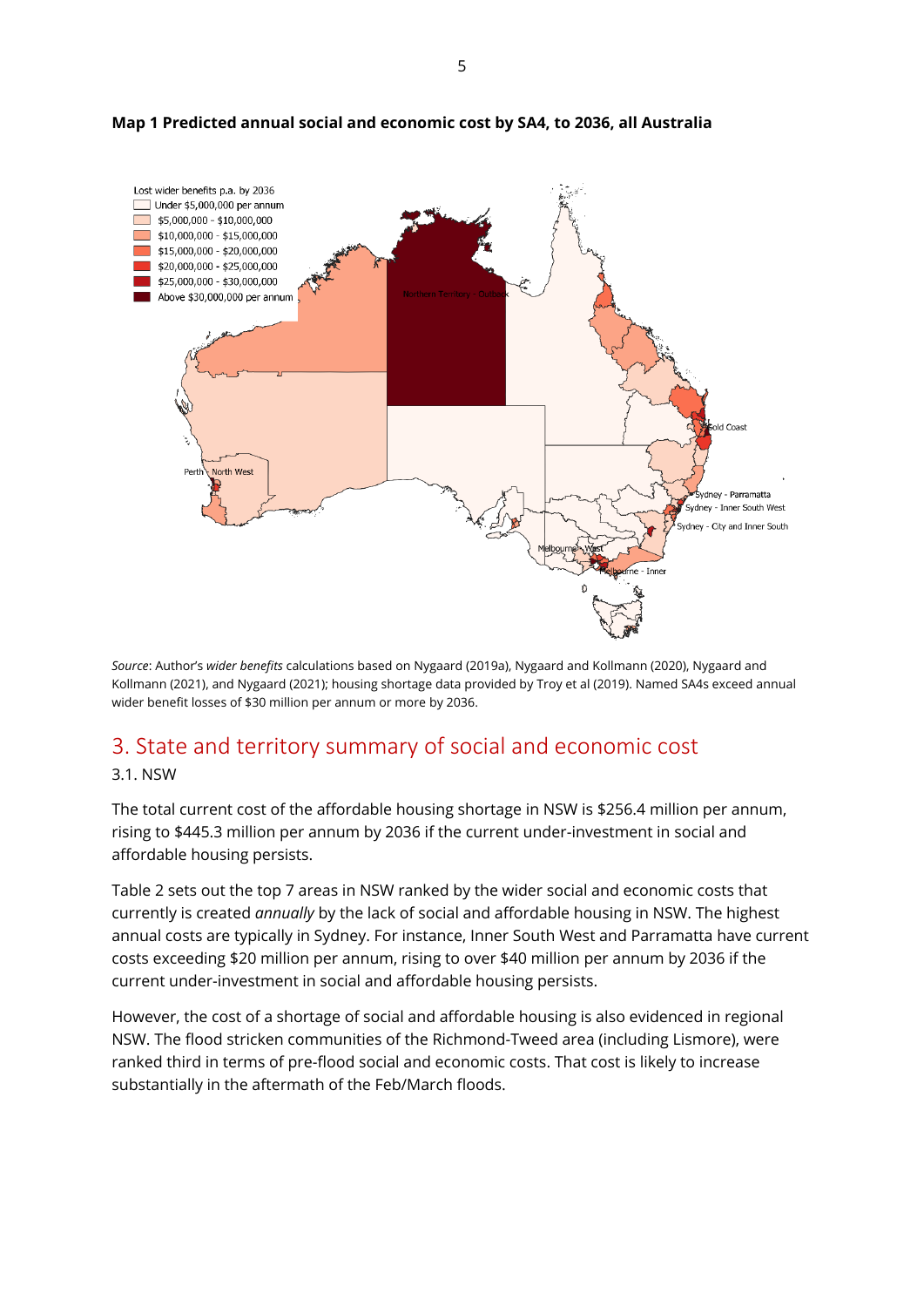| SA4                                          | Region within NSW  | Annual cost (2020) Annual cost (2036) |              |
|----------------------------------------------|--------------------|---------------------------------------|--------------|
| Sydney - Inner South West*                   | Greater Sydney     | \$28,221,678                          | \$52,454,780 |
| Sydney - Parramatta*                         | Greater Sydney     | \$21,809,502                          | \$42,339,952 |
| Richmond - Tweed*                            | <b>Rest of NSW</b> | \$19,550,178                          | \$24,320,608 |
| Sydney - City and Inner South*Greater Sydney |                    | \$16,554,980                          | \$34,912,178 |
| Sydney - Inner West                          | Greater Sydney     | \$14,765,528                          | \$25,300,474 |
| Sydney - Eastern Suburbs                     | Greater Sydney     | \$14,332,419                          | \$26,691,071 |
| <b>Central Coast</b>                         | Greater Sydney     | \$14,188,560                          | \$24,877,378 |

*Table 2 Highest social and economic cost in NSW by SA4 (top 7)*

*Note:* there are 28 SA4s in NSW. \* In the top 10 nationally by *current* annual social and economic cost due to the affordable housing shortage.

*Source*: Author's *wider benefits* calculations based on Nygaard (2019a), Nygaard and Kollmann (2020), Nygaard and Kollmann (2021), and Nygaard (2021); housing shortage data provided by Troy et al (2019).

Map 2 zooms in on the distribution of *annually* lost wider benefits in New South Wales and Victoria by 2036 if the current under-investment in social and affordable housing persists.





*Source*: Author's *wider benefits* calculations based on Nygaard (2019a), Nygaard and Kollmann (2020), Nygaard and Kollmann (2021), and Nygaard (2021); housing shortage data provided by Troy et al (2019). Named SA4s exceed annual wider benefit losses of \$30 million per annum or more by 2036.

#### 3.2. VIC

The total current cost of the affordable housing shortage in VIC is \$141.2 million per annum, rising to \$263.7 million per annum by 2036 if the current under-investment in social and affordable housing persists.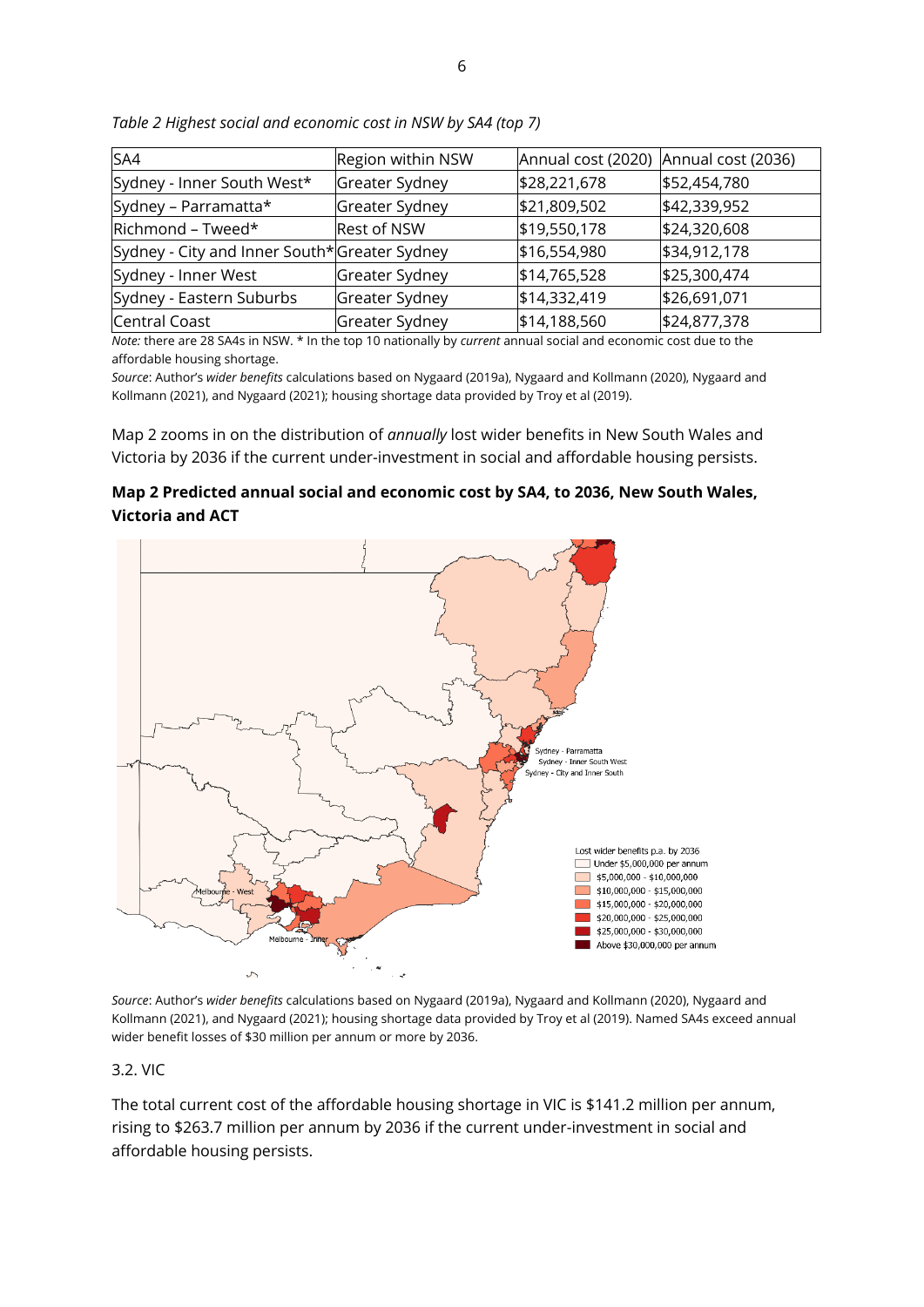Table 3 sets out the top 7 areas in Victoria ranked by the wider social and economic costs created *annually* by the lack of social and affordable housing in VIC. Unlike NSW, the top 7 areas are all within metropolitan Melbourne, reflecting the greater concentration of Victorians in the capital city. Melbourne Inner and Melbourne West are experiencing current annual social and economic costs due to the affordable housing shortage exceeding \$20 million per annum. The costs are projected to increase to \$51.2 and \$34.2, respectively, by 2036 if current underinvestment in social and affordable housing persists.

The non-metropolitan area with the highest current social and economic costs is LaTrobe – Gippsland and Geelong; \$7.4 and \$4.9, respectively.

|                         |                   | Annual cost  |                    |
|-------------------------|-------------------|--------------|--------------------|
| SA4_name                | <b>GCCSA</b>      | (2020)       | Annual cost (2036) |
| Melbourne - Inner*      | Greater Melbourne | \$22,936,168 | \$51,180,997       |
| Melbourne - West*       | Greater Melbourne | \$18,116,958 | \$34,204,058       |
| Melbourne - South East* | Greater Melbourne | \$15,292,891 | \$29,577,375       |
| Melbourne - North East  | Greater Melbourne | \$11,700,806 | \$22,652,029       |
| Melbourne - North West  | Greater Melbourne | \$11,088,790 | \$19,957,174       |
| Mornington Peninsula    | Greater Melbourne | \$10,113,611 | \$18,010,562       |
| Melbourne - Outer East  | Greater Melbourne | \$9,427,666  | \$17,959,422       |

*Table 3 Highest social and economic cost in VIC by SA4 (top 7)*

*Note:* there are 17 SA4s in NSW. \* In the top 10 nationally by *current* annual social and economic cost due to the affordable housing shortage.

*Source*: Author's *wider benefits* calculations based on Nygaard (2019a), Nygaard and Kollmann (2020), Nygaard and Kollmann (2021), and Nygaard (2021); housing shortage data provided by Troy et al (2019).

#### 3.3. QLD

The total current cost of the affordable housing shortage in QLD is \$151.6 million per annum, rising to \$292.1 million per annum by 2036 if the current under-investment in social and affordable housing persists.

Unlike both NSW and VIC the areas with the very highest social and economic costs due to the affordable housing shortage are outside the capital city. The Gold Coast and Sunshine Coast areas have experienced rapid population growth in the 21<sup>st</sup> century, with an ensuing pressure on housing markets. Their annual social and economic costs due to the affordable housing shortage is \$16.5 and \$27.9 million, respectively – rising to \$45.6 and 27.3 million per annum by 2036 if current under-investment in social and affordable housing persists.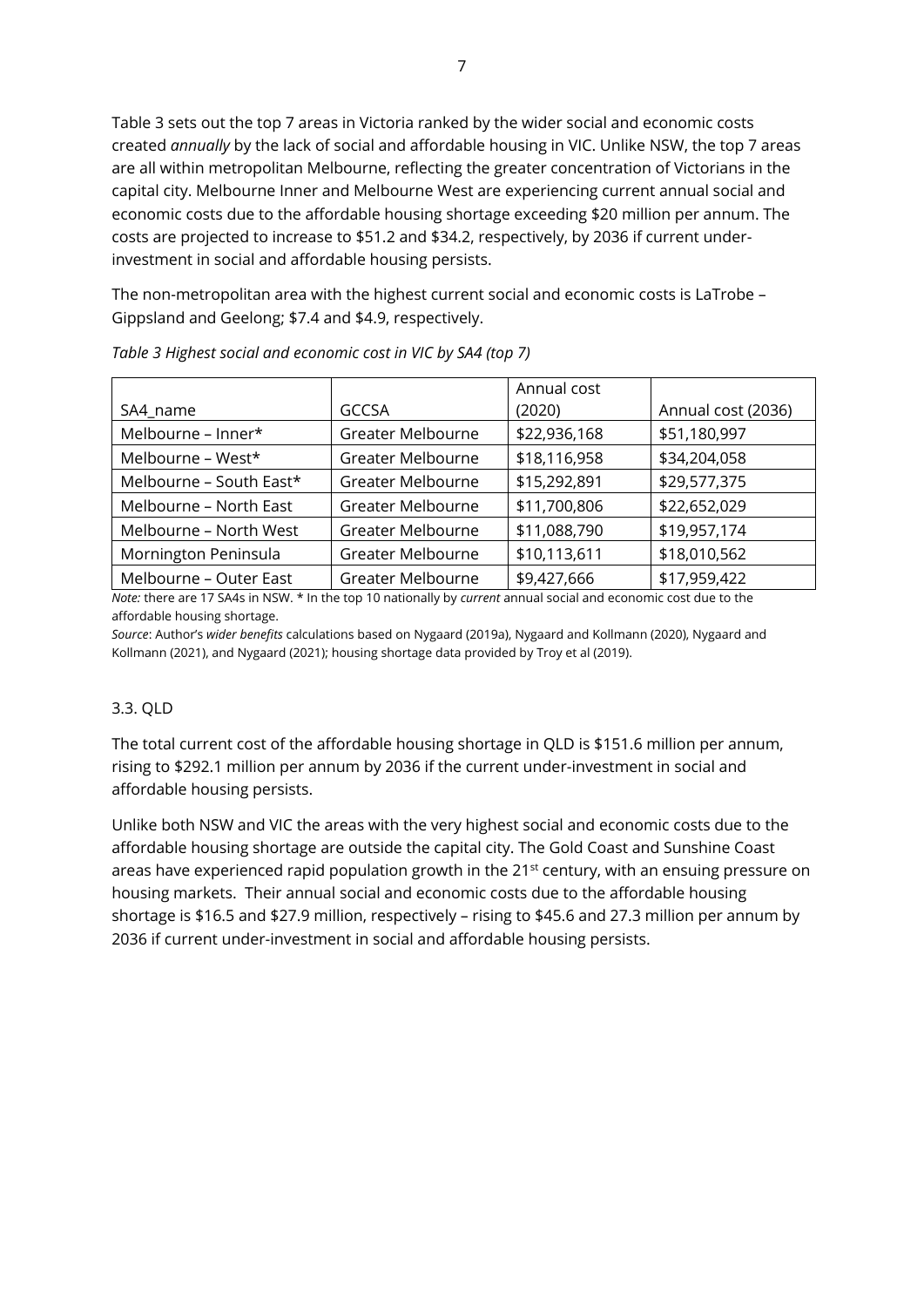|                     |                  | Annual cost  |                    |
|---------------------|------------------|--------------|--------------------|
| SA4_name            | <b>GCCSA</b>     | (2020)       | Annual cost (2036) |
| Gold Coast*         | Rest of Qld      | \$27,858,703 | \$45,613,499       |
| Sunshine Coast*     | Rest of Old      | \$16,542,274 | \$27,264,600       |
| Brisbane Inner City | Greater Brisbane | \$11,197,195 | \$22,119,780       |
| Moreton Bay - North | Greater Brisbane | \$10,679,199 | \$20,960,435       |
| Cairns              | Rest of Old      | \$10,637,997 | \$19,481,889       |
| Wide Bay            | Rest of Old      | \$9,733,041  | \$17,649,308       |
| Logan - Beaudesert  | Greater Brisbane | \$9,380,445  | \$19,794,662       |

*Table 4 Highest social and economic cost in QLD by SA4 (top 7)*

*Note:* there are 19 SA4s in NSW. \* In the top 10 nationally by *current* annual social and economic cost due to the affordable housing shortage.

Map 3 zooms in on the distribution of *annually* lost wider benefits in Queensland by 2036 if the current under-investment in social and affordable housing persists.



**Map 3 Predicted annual social and economic cost by SA4, to 2036, Queensland** 

*Source*: Author's *wider benefits* calculations based on Nygaard (2019a), Nygaard and Kollmann (2020), Nygaard and Kollmann (2021), and Nygaard (2021); housing shortage data provided by Troy et al (2019). Named SA4s exceed annual wider benefit losses of \$30 million per annum or more by 2036.

#### 3.4. SA

The total current cost of the affordable housing shortage in SA is \$38 million per annum, rising to \$69.3 million per annum by 2036 if the current under-investment in social and affordable housing persists.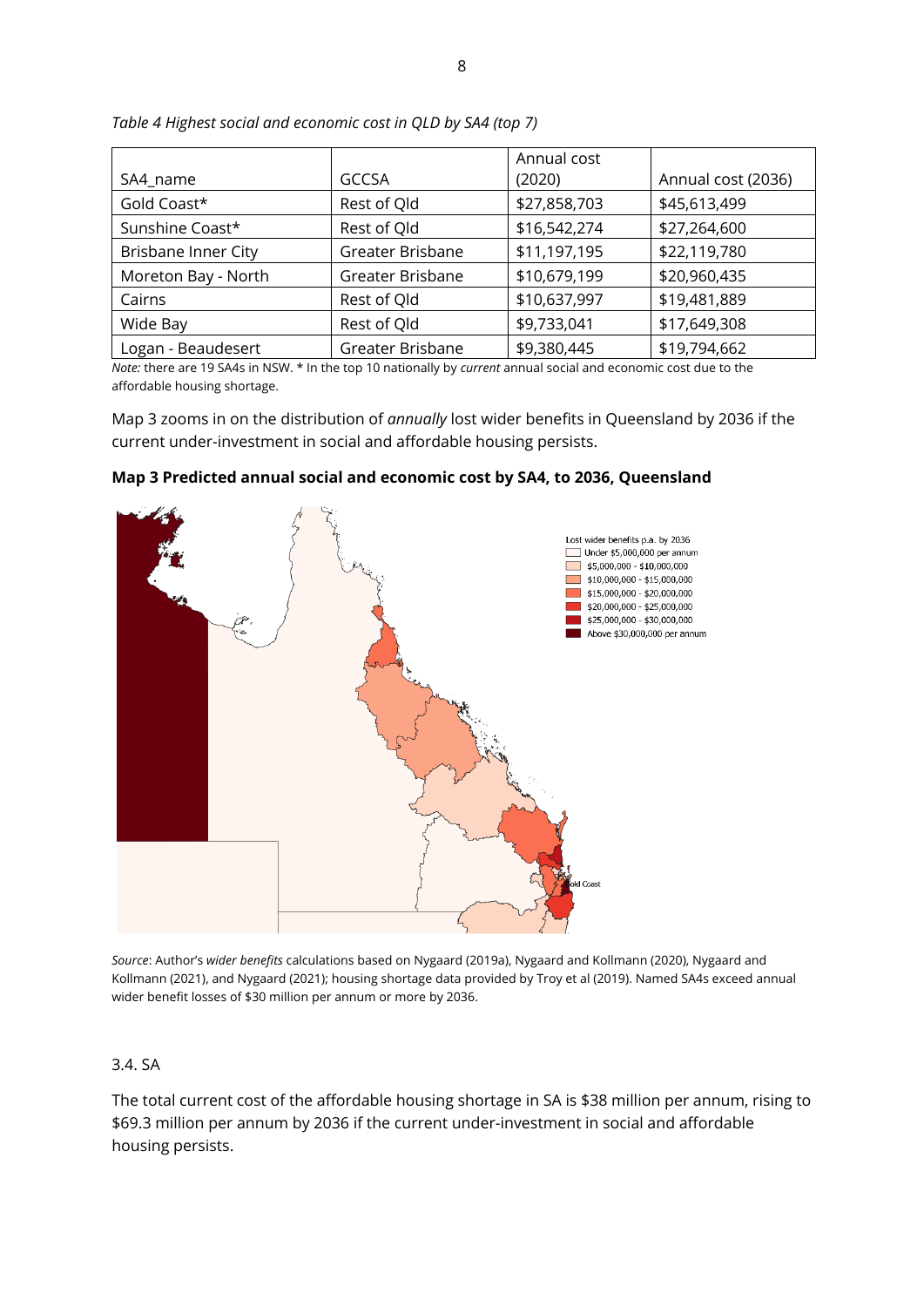As in NSW and VIC, the highest current social and economic cost due to the ongoing shortage of social and affordable housing is experienced in metropolitan areas – Adelaide South, North and Central & Hills each have annual costs exceeding \$8 million, rising to \$13.6-17.5 million per annum by 2036 if current under-investment in social and affordable housing persists.

|                              |                  | Annual cost |                    |
|------------------------------|------------------|-------------|--------------------|
| SA4 name                     | <b>GCCSA</b>     | (2020)      | Annual cost (2036) |
| Adelaide - South             | Greater Adelaide | \$8,603,705 | \$15,756,868       |
| Adelaide - North             | Greater Adelaide | \$8,336,539 | \$17,507,582       |
| Adelaide - Central and Hills | Greater Adelaide | \$8,241,970 | \$13,643,267       |
| Adelaide - West              | Greater Adelaide | \$6,760,347 | \$13,879,640       |
| South Australia - South East | Rest of SA       | \$3,108,326 | \$4,084,620        |
| Barossa - Yorke - Mid North  | Rest of SA       | \$1,663,913 | \$2,249,995        |
| South Australia - Outback    | Rest of SA       | \$1,314,184 | \$2,132,019        |

*Table 5 Highest social and economic cost in SA by SA4 (all)*

*Note:* there are 7 SA4s in SA. \* In the top 10 nationally by *current* annual social and economic cost due to the affordable housing shortage.

*Source*: Author's *wider benefits* calculations based on Nygaard (2019a), Nygaard and Kollmann (2020), Nygaard and Kollmann (2021), and Nygaard (2021); housing shortage data provided by Troy et al (2019).

Map 4 zooms in on the distribution of *annually* lost wider benefits in South Australia, Western Australia and the Northern Territory by 2036 if the current under-investment in social and affordable housing persists.

#### **Map 4 Predicted annual social and economic cost by SA4, to 2036, South Australia, Western Australia and the Northern Territory**



*Source*: Author's *wider benefits* calculations based on Nygaard (2019a), Nygaard and Kollmann (2020), Nygaard and Kollmann (2021), and Nygaard (2021); housing shortage data provided by Troy et al (2019). Named SA4s exceed annual wider benefit losses of \$30 million per annum or more by 2036.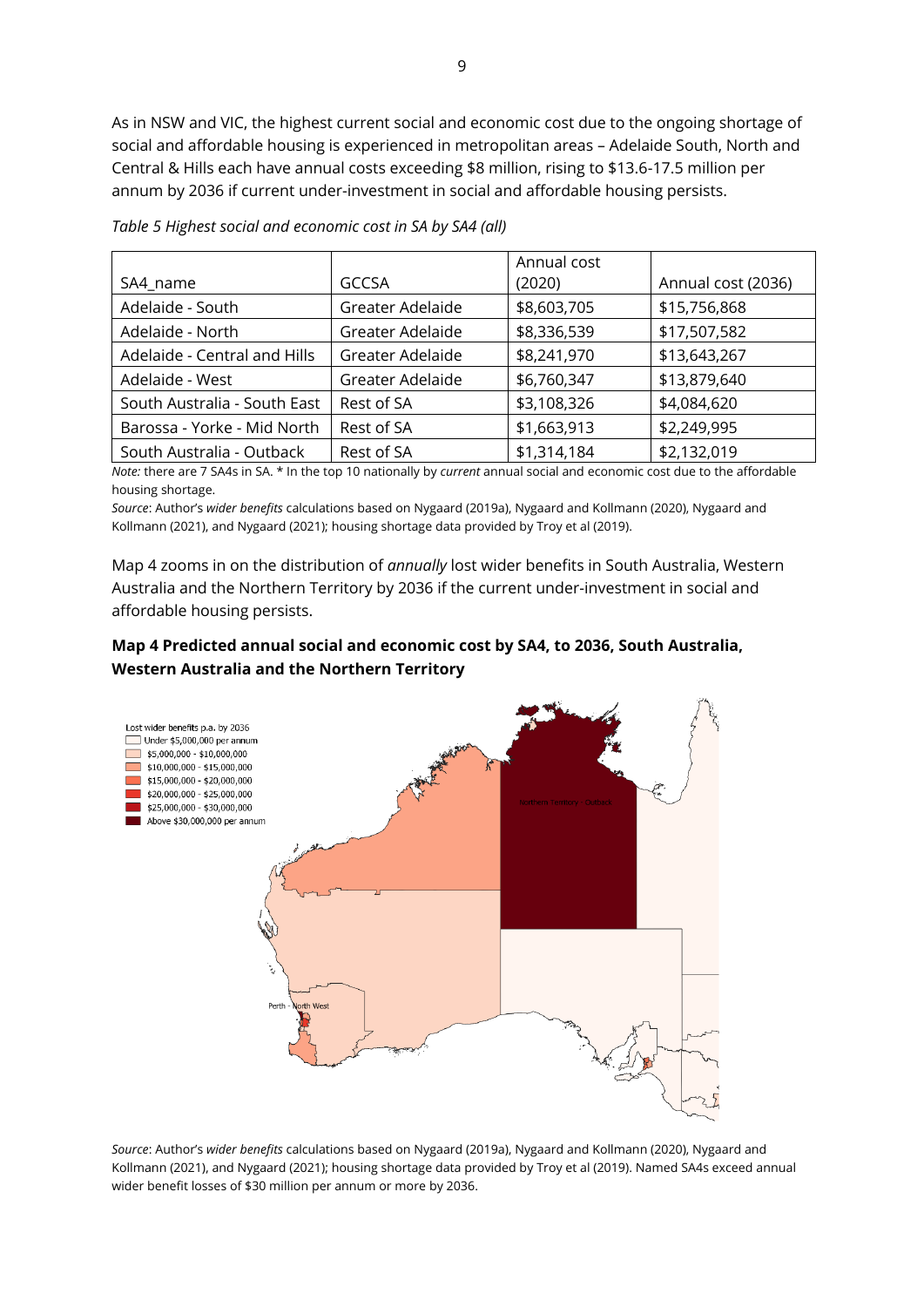#### 3.5. WA

The total current cost of the affordable housing shortage in WA is \$45.4 million per annum, rising to \$131 million per annum by 2036 if the current under-investment in social and affordable housing persists.

The highest current social and economic cost due to the shortage of social and affordable housing are in North West and South East Perth, but societal costs are high also in nonmetropolitan areas such as Bunbury and Western Australia – Outback (North) areas. Perth North is experiencing an annual social and economic cost due to the shortage of affordable housing of \$11.3 million – rising to \$30.1 million per annum if the current under-investment in social and affordable housing persists.

| SA4 name                    | <b>GCCSA</b>  | Annual cost (2020) | Annual cost (2036) |
|-----------------------------|---------------|--------------------|--------------------|
| Perth - North West          | Greater Perth | \$11,259,993       | \$30,128,019       |
| Perth - South East          | Greater Perth | \$6,266,498        | \$20,836,671       |
| Bunbury                     | Rest of WA    | \$5,619,192        | \$11,426,335       |
| Perth - South West          | Greater Perth | \$5,531,144        | \$17,807,040       |
| Perth - Inner               | Greater Perth | \$3,916,108        | \$10,928,054       |
| Perth - North East          | Greater Perth | \$3,618,515        | \$11,494,890       |
| Western Australia - Outback |               |                    |                    |
| (North)                     | Rest of WA    | \$3,242,940        | \$11,870,421       |

*Table 6 Highest social and economic cost in WA by SA4 (top 7)*

*Note:* there are 10 SA4s in WA. \* In the top 10 nationally by *current* annual social and economic cost due to the affordable housing shortage.

*Source*: Author's *wider benefits* calculations based on Nygaard (2019a), Nygaard and Kollmann (2020), Nygaard and Kollmann (2021), and Nygaard (2021); housing shortage data provided by Troy et al (2019).

#### 3.6. TAS

The total current cost of the affordable housing shortage in TAS is \$16.7 million per annum, rising to \$23.4 million per annum by 2036 if the current under-investment in social and affordable housing persists.

The highest current social and economic cost in Tasmania is experienced in Hobart where annual costs exceed \$9.5, rising to \$14.2 million per annum if the current under-investment in social and affordable housing persists.

*Table 7 Highest social and economic cost in TAS by SA4 (all)*

| SA4_name                  | GCCSA          | Annual cost (2020) | Annual cost (2036) |
|---------------------------|----------------|--------------------|--------------------|
| Hobart                    | Greater Hobart | \$9,528,854        | \$14,186,364       |
| Launceston and North East | Rest of Tas.   | \$3,733,059        | \$4,782,198        |
| West and North West       | Rest of Tas.   | \$2,751,063        | \$3,633,100        |
| South East                | Rest of Tas.   | \$687,789          | \$822,448          |

*Note:* there are 4 SA4s in TAS. \* In the top 10 nationally by *current* annual social and economic cost due to the affordable housing shortage.

*Source*: Author's *wider benefits* calculations based on Nygaard (2019a), Nygaard and Kollmann (2020), Nygaard and Kollmann (2021), and Nygaard (2021); housing shortage data provided by Troy et al (2019).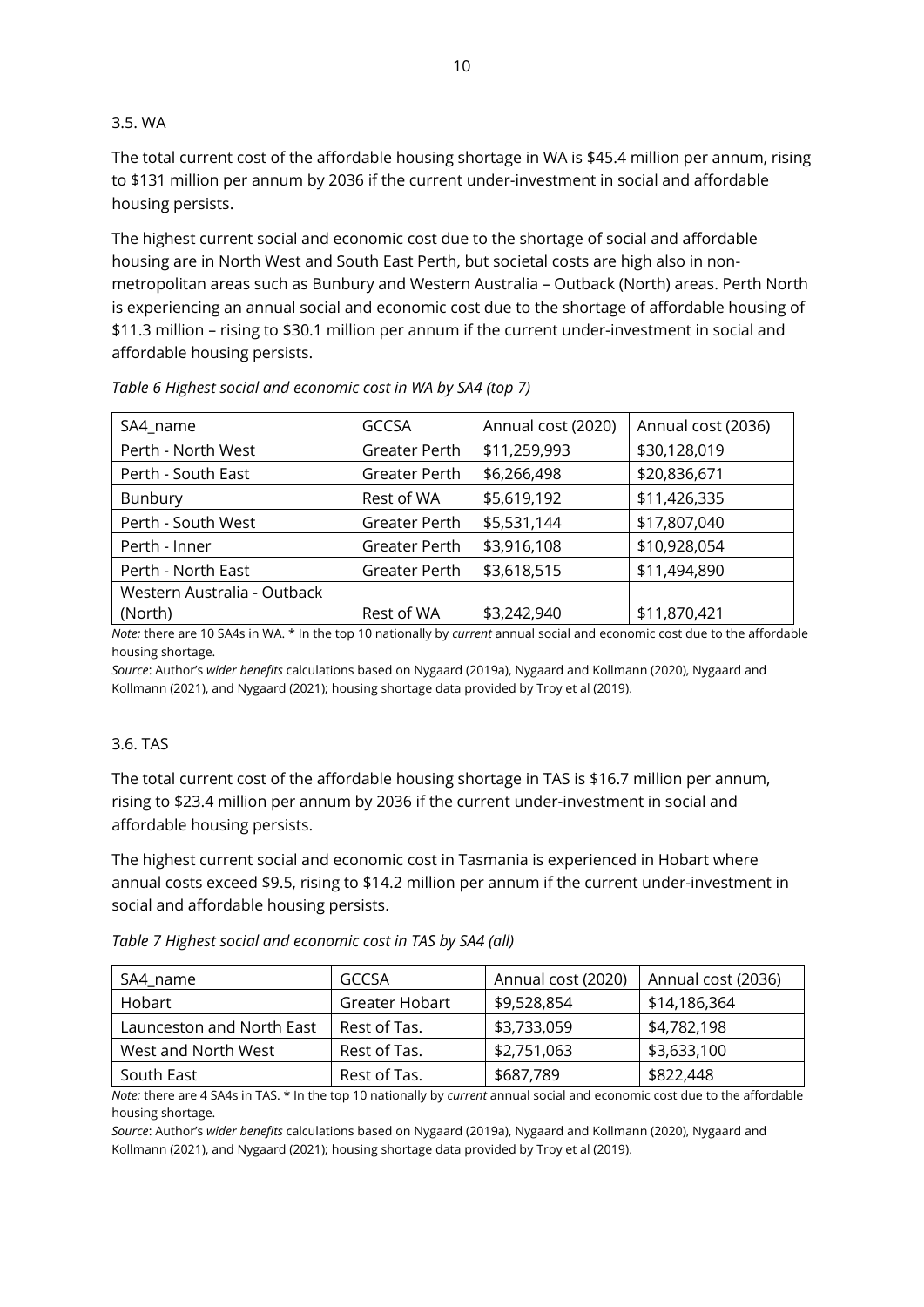#### 3.7. NT

The total current cost of the affordable housing shortage in the NT is \$18.4 million per annum, rising to \$39.2 million per annum by 2036 if the current under-investment in social and affordable housing persists.

The highest social and economic cost due to the shortage of social and affordable housing options in the NT is outside the capital Darwin. The North Territory – Outback SA4 ranks amongst the 10 areas in Australia with the highest annual social and economic costs resulting from the affordable housing shortage. Here the annual cost exceeds \$15.2 million – rising to 32.4 million per annum by 2036 if the current under-investment in social and affordable housing persists.

*Table 8 Highest social and economic cost in NT by SA4 (all)*

|                      |                | Annual cost  |                    |
|----------------------|----------------|--------------|--------------------|
| SA4 name             | GCCSA          | (2020)       | Annual cost (2036) |
| Northern Territory - |                |              |                    |
| Outback*             | Rest of NT     | \$15,228,426 | \$32,370,538       |
| Darwin               | Greater Darwin | \$3,192,549  | \$6,795,864        |

*Note:* there are 2 SA4s in the NT. \* In the top 10 nationally by *current* annual social and economic cost due to the affordable housing shortage.

*Source*: Author's *wider benefits* calculations based on Nygaard (2019a), Nygaard and Kollmann (2020), Nygaard and Kollmann (2021), and Nygaard (2021); housing shortage data provided by Troy et al (2019).

#### 3.7. ACT

The total current cost of the affordable housing shortage in the ACT is \$8.8 million per annum, rising to \$26.2 million per annum by 2036 if the current under-investment in social and affordable housing persists.

| Table 8 Highest social and economic cost in ACT by SA4 (all) |  |
|--------------------------------------------------------------|--|
|--------------------------------------------------------------|--|

|                              |              | Annual cost |                    |
|------------------------------|--------------|-------------|--------------------|
| SA4 name                     | <b>GCCSA</b> | (2020)      | Annual cost (2036) |
| Australian Capital Territory | ACT          | \$8,796,249 | \$26,169,230       |

*Note:* there is 1 SA4s in the ACT. \* In the top 10 nationally by *current* annual social and economic cost due to the affordable housing shortage.

*Source*: Author's *wider benefits* calculations based on Nygaard (2019a), Nygaard and Kollmann (2020), Nygaard and Kollmann (2021), and Nygaard (2021); housing shortage data provided by Troy et al (2019).

## 4. Conclusion and solution

The affordable housing shortage is imposing large, but avoidable, annual social and economic costs in Australia. By 2036 these cost will exceed \$1billion – each year – unless the supply of affordable, adequate and secure housing is significantly improved. These estimates do not include productivity gains or shared infrastructure gains, such as might arise from well-located and connected affordable housing (Maclennan et al 2019) or utilising affordable housing stock for additional service delivery (Nygaard 2019a).

Ensuring that new supply of affordable housing actually is made available to low-income households (where the social and economic costs accrue) requires an institutional and a financial component.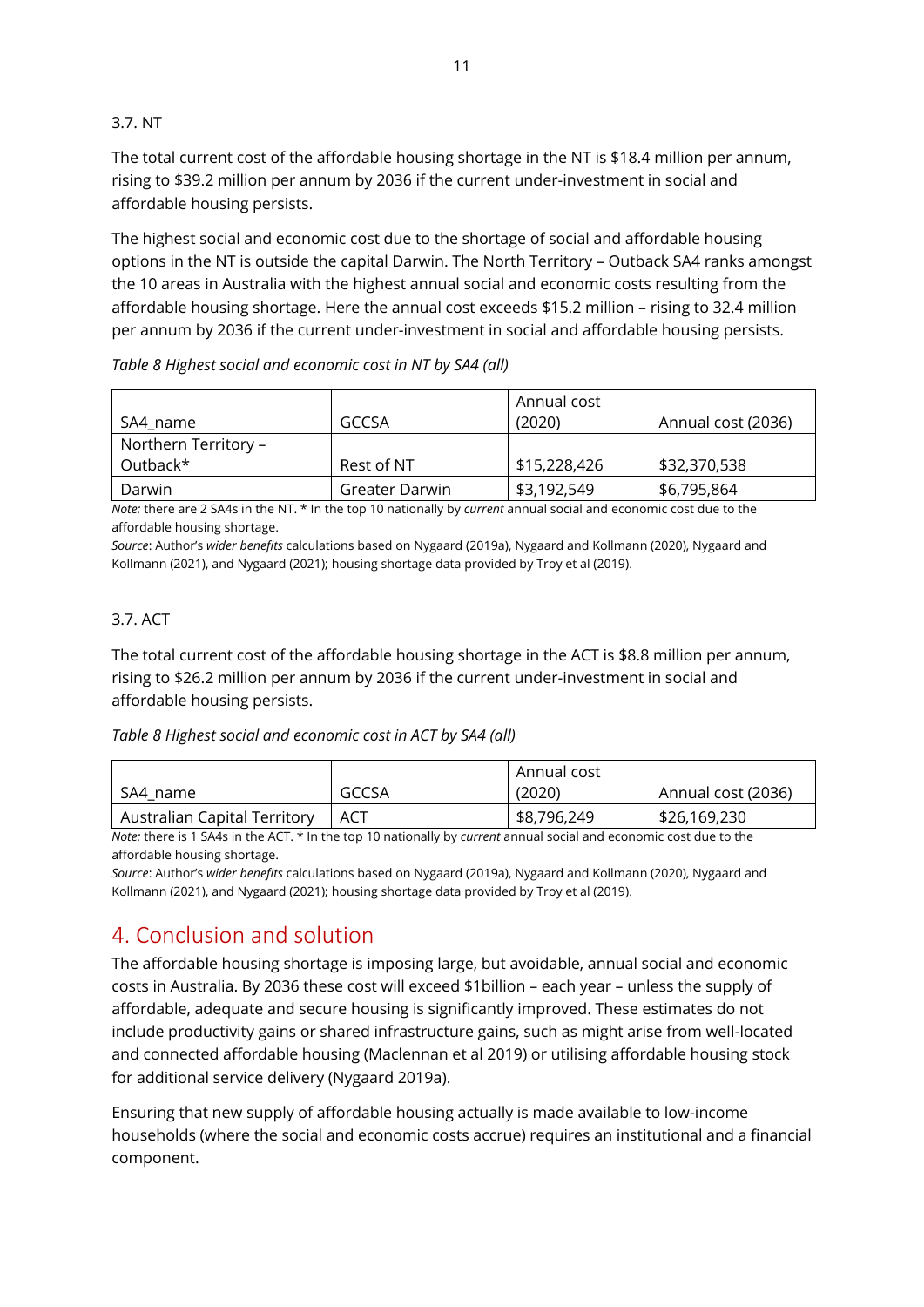Institutionally, social and affordable housing as currently operated in Australia by the Community Housing Sector and public sector provides a mechanism for ensuring that any new housing is made available to low-income households. Hulse et al (2019) show that under the prevailing housing market conditions in Australia, housing that otherwise *might* be affordable is not available to low-income households.

Financially, a support stream is required to address the equity, or construction feasibility gap, that arises from providing housing below market-level rents. Typically a 30-60% equity gaps exists in construction of new social and affordable housing. The Housing Boost Aggregator provides a blueprint whereby refundable tax offsets obtained by affordable housing developers on reverse auction principles can be aggregated and packed for institutional investors to generate the required upfront equity to attain construction feasibility (Nygaard 2019b, Constellation Project 2021).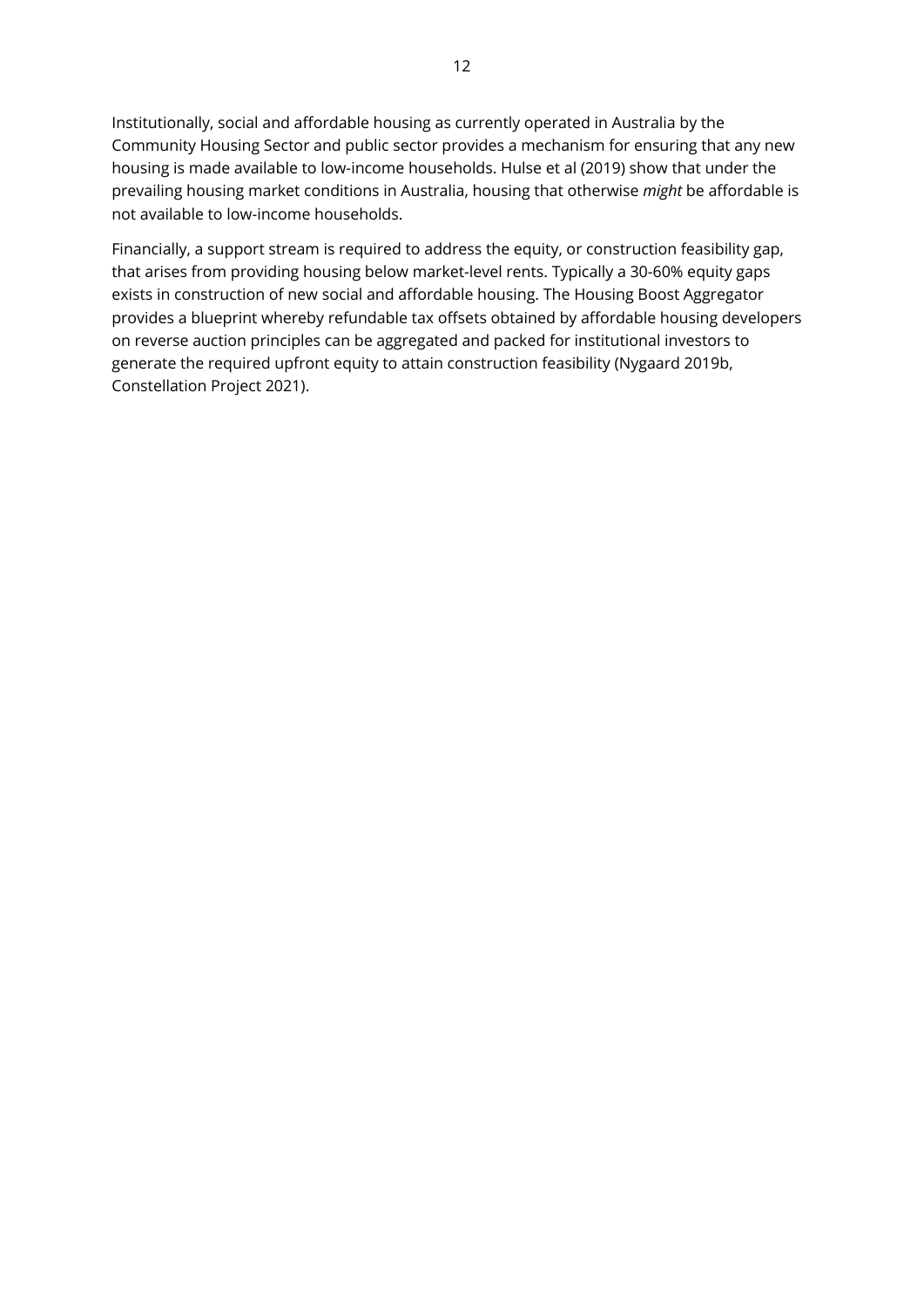### References

Australian Institute of Health and Welfare. (2020) Housing assistance in Australia 2020: social housing households, supplementary data tables, Cat. No. HOU 320, AIHW: Canberra.

Australian Social Value Bank (ASVB). (2017) A user's guide, Australian Social Value Bank. [www.asvb.com.au](http://www.asvb.com.au/)

Batterham, D., Nygaard, C., Reynolds, M. and de Vries, J. (2021) Estimating the population at-risk of homelessness in small areas, AHURI Final Report No. 370, Australian Housing and Urban Research Institute Limited: Melbourne.

Community Housing Industry Association NSW. (2019) State of the industry 2018: community housing in NSW, Community Housing Industry Association NSW: Sydney.

Constellation Project. (2021) Housing Boost Aggregator A solution to unlock private investment in social and affordable rental housing supply, Constellation Project. <https://theconstellationproject.com.au/more-homes/>

Davison, J., Brackertz, N. and Alves, T. (2020) Scoping the costs and benefits of affordable housing in the ACT: Stage 1 report, Australian Housing and Urban Research Institute: Melbourne.

Hulse, K., Reynolds, M., Nygaard, C., Parkinson, S. and Yates, J. (2019) The supply of affordable private rental housing in Australian cities: short-term and longer-term changes, AHURI Final Report 323, Australian Housing and Urban Research Institute Limited, Melbourne.

Infrastructure Australia. (2021) Overview Assessment Framework, Infrastructure Australia: Sydney, NSW.

Lawson, J., Pawson, H., Troy, L., van den Nouwelant, R. and Hamilton, C. (2018) Social housing as infrastructure: an investment pathway, AHURI Final Report 306, Australian Housing and Urban Research Institute Limited, Melbourne.

Maclennan, D., Randolph, B., Crommelin, L,. Witte, E., Klestov, P., Scealy, B. and Brown, S. (2019) Strengthening economic cases for housing policies, City Futures Research Centre, UNSW Built Environment: Sydney.

Nygaard, C. (2021) Stage 1 Submission: National program for construction of social and affordable rental housing, proponent submission to Infrastructure Australia by the Community Housing Industry Association.

Nygaard, C. (2019a) *Social and affordable housing as social infrastructure: a literature review for the community housing industry association*, a report for the Community Housing Industry Association, National Shelter, PowerHousing Australia, Homelessness Australia, CHIA NSW, CHIA VIC, Q Shelter, NSW Shelter and WA Shelter, Community Housing Industry Association: Sydney.

Nygaard, C. (2019b) Affordable Housing Infrastructure Booster: A report and policy blueprint for the Community Housing Industry Association NSW, a report commissioned by the Community Housing Industry Association NSW, BlueCHP Limited, Evolve Housing, and the National Affordable Housing Providers Limited.

Nygaard, C. and Kollmann, T. (2021) Memo: On the cost of a housing shortage for low-income households: total forgone wider social and economic benefits, commissioned by the Community